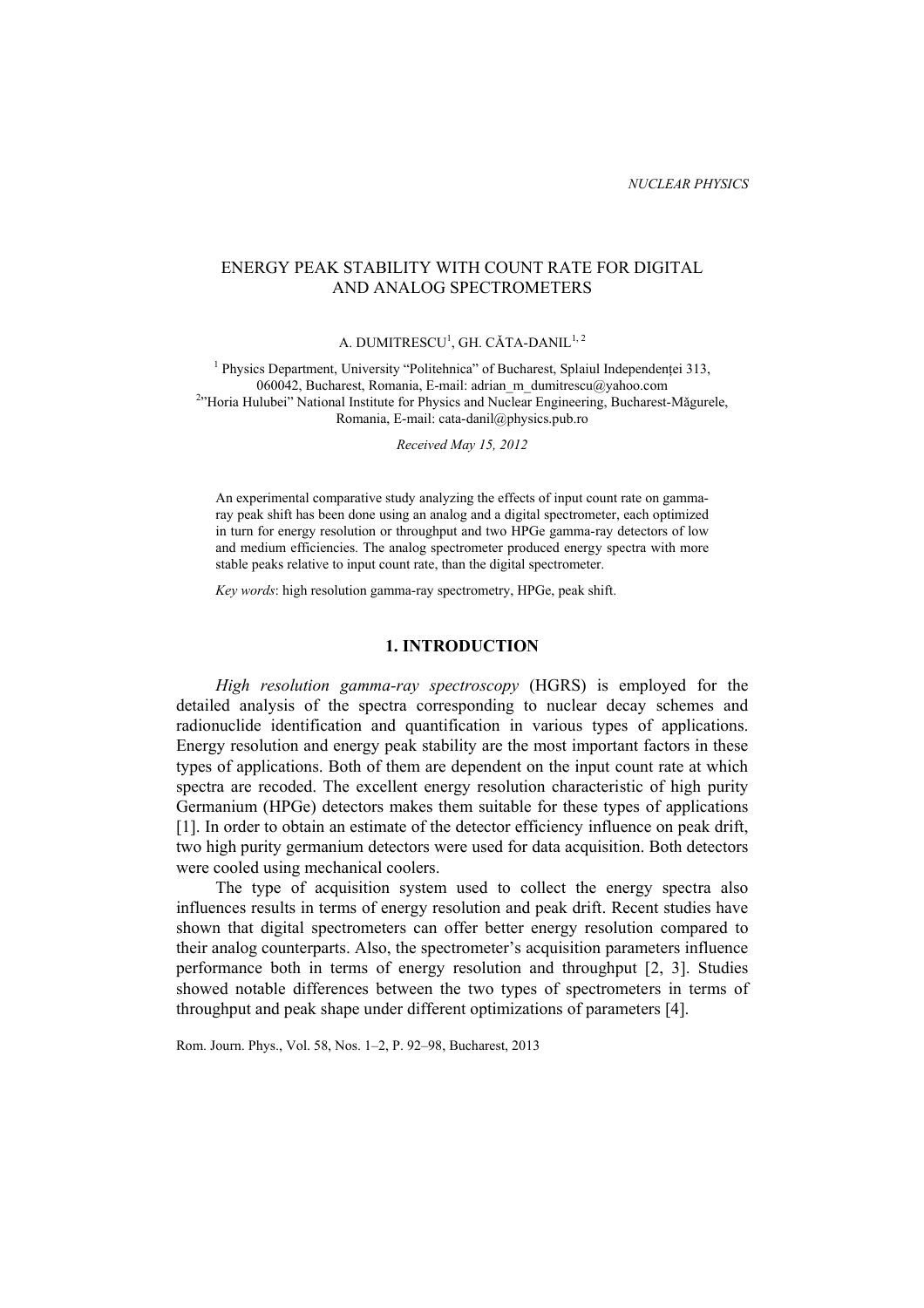The goal of the present work was measuring and comparing the peak drift of several gamma-ray peaks in energy spectra acquired through a digital desktop spectrometer and an analog counterpart. These spectra were acquired for input count rates ranging from 1 kHz up to 20 kHz. The analyzed peaks were chosen in the 50keV – 1.5MeV energy range. The analysis of experimental measurements had to be done regarding all factors mentioned above. A discussion of the obtained results was presented in section 3 of this paper.

### **2. EXPERIMENTAL METHOD**

Although digital and analog spectrometers are functionally alike they present differences both in structure and in operation [3, 5, 6]. The present work is part of a series of experiments aimed at comparing analog spectrometers to digital ones. Comparisons between the two types of spectrometers showed differences in spectra energy resolution and acquisition statistics reflecting throughput. It has also been shown that optimizing the acquisition parameters of the two systems for energy resolution or throughput had very strong influences on the resulting spectra [3, 4].

The gamma-ray energies analyzed in the present paper were 59.5keV, 356keV, 778keV, and 1332.5keV and were obtained using a stack of four radioactive spectroscopic sources [4] with activities ranging between 16 to 47 kBq.

To analyze the effect of the detector's efficiency on results, experiments were carried out using two germanium detectors with different relative efficiencies: one with medium-high efficiency (60%; 60GEM) and the other one with a lower efficiency (25%; 25GEM) [7], both cooled by the mechanical cooler X-Cooler from ORTEC.

Acquisition parameters maximized the throughput in one set of experiments and optimized the energy resolution in the other. Measurements were done increasing the count rate from 1 kHz to 20 kHz in 1 kHz increments steps. As a result 80 different measurements were performed using two spectrometers, resulting in 160 spectra for analysis.

The parameters for the spectroscopy amplifier of analog system (gain, shaping time, and shaping method) were determined on the basis of several experimental trials [3]. On the digital system, the optimization of acquisition parameters was done through the software command interface of the Polaris DGF [8]. As each detector and each optimization required a different set of acquisition parameters (preamp gain, decay time, rise time, flat top, and trigger threshold) they were set up by monitoring the signal using the software oscilloscope, and analyzing the resulting test spectra. The parameters employed for these two optimizations are presented in table 1 of reference [4].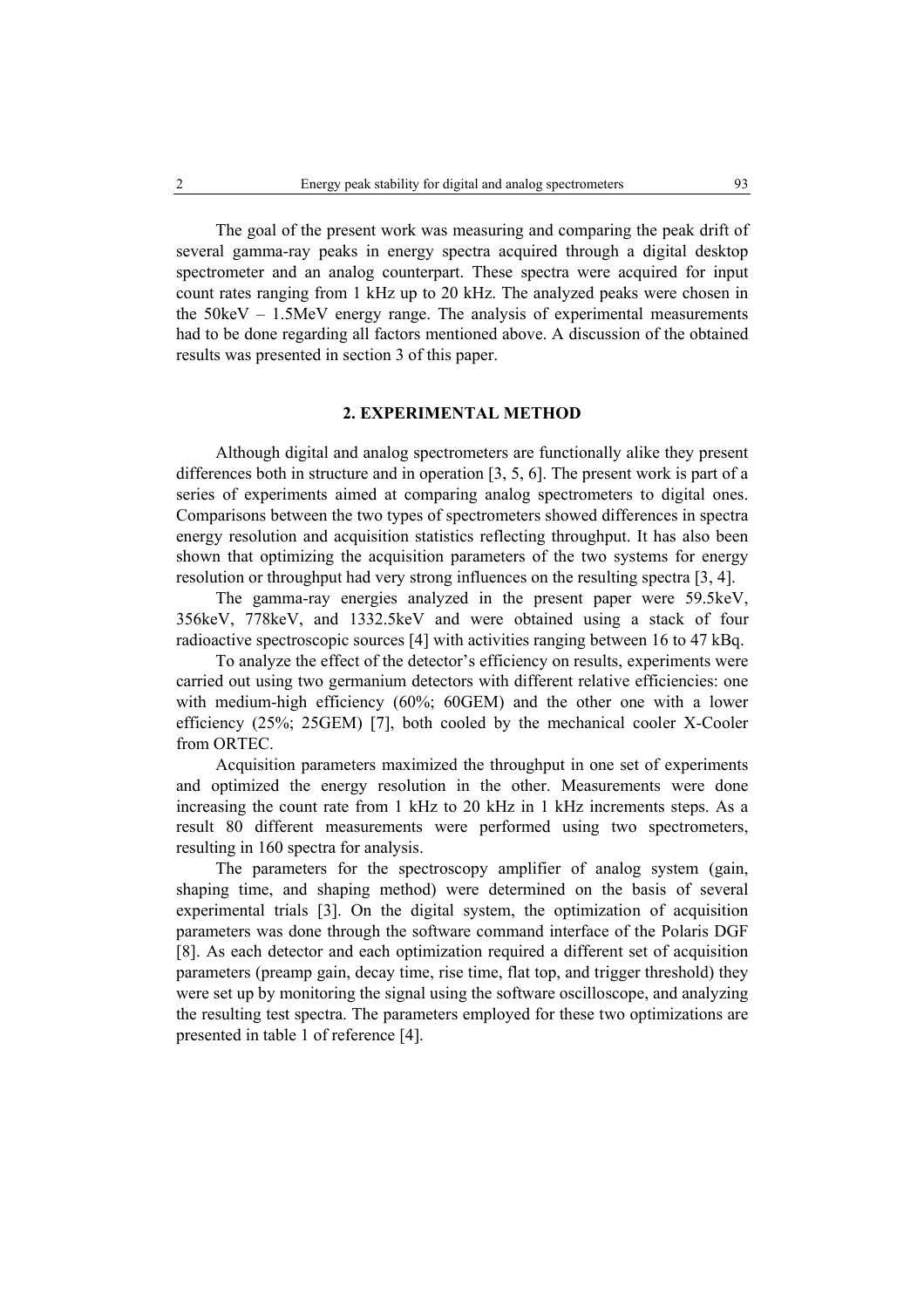Spectra were gathered for each count rate, each spectrometer and each detector. Energy resolution [4] and position for the peaks of interest was measured on each spectrum. The calibration for the spectra was done using each of the four peaks at an ICR of 1kcps and preserved throughout the 20kcps ICR interval. The four calibration points lead to a more accurate calibration curve which in terms minimizes possible spectra calibration errors [9]. Peak shift was measured as the difference in energy between the calibration (starting) value and the peak energy value at a given ICR. The error associated with ICR was less than 1%. As a prerequisite for minimizing statistical errors in peak position determination, the considered peaks had to have a minimum net area of the order millions of counts. The resulting error in peak position determination was lower than 0.1% [10].

## **3. RESULTS AND DISCUSSIONS**

In the course of the first set of measurements, acquisition parameters were optimized for throughput on the analog system and the digital one. The relative peak positions in keV were plotted against the input count rate (ICR), for each of the analyzed energy peaks.

Spectra analyzed from the analog spectrometer acquiring data through the 25GEM detector, presented in Fig. 1, panel a, showed a slight descending trend with increasing ICR for the position of all peaks. This means that with the increase of count rate, all the energy peaks shifted to lower energies. This was the most stable evolution of energy peak positions with count rate. As the analog system was optimized for throughput, stability with input count rate was expected both in terms of resolution and in terms of peak position.

Spectra analyzed from the digital spectrometer acquiring data through the 25GEM detector, presented in Fig. 1, panel b, showed fluctuating peak shifts that seem to be energy dependent. Here, the shift in energy peak positions with ICR has a strong correlation with the energy of the peak. While the low energy peak presents almost no shift and excellent stability with ICR, for higher energies there appears to be a linear dependency between the value of the peak shift and the energy of the peak. While the two spectrometers were acquiring data from the same detector, using the same gamma-ray sources and the same optimizations, it is worth mentioning that the variations in Figure 1 panel b bear no resemblance to the descending trend in panel 1 of the same figure.

Spectra analyzed from the analog spectrometer acquiring data through the 60GEM detector, presented in Fig. 1, panel c, showed a slight ascending trend with increasing ICR for the position of all peaks. This result points to the conclusion that for the throughput optimization, the analog spectrometer offers much better peak position stability compared to the digital one.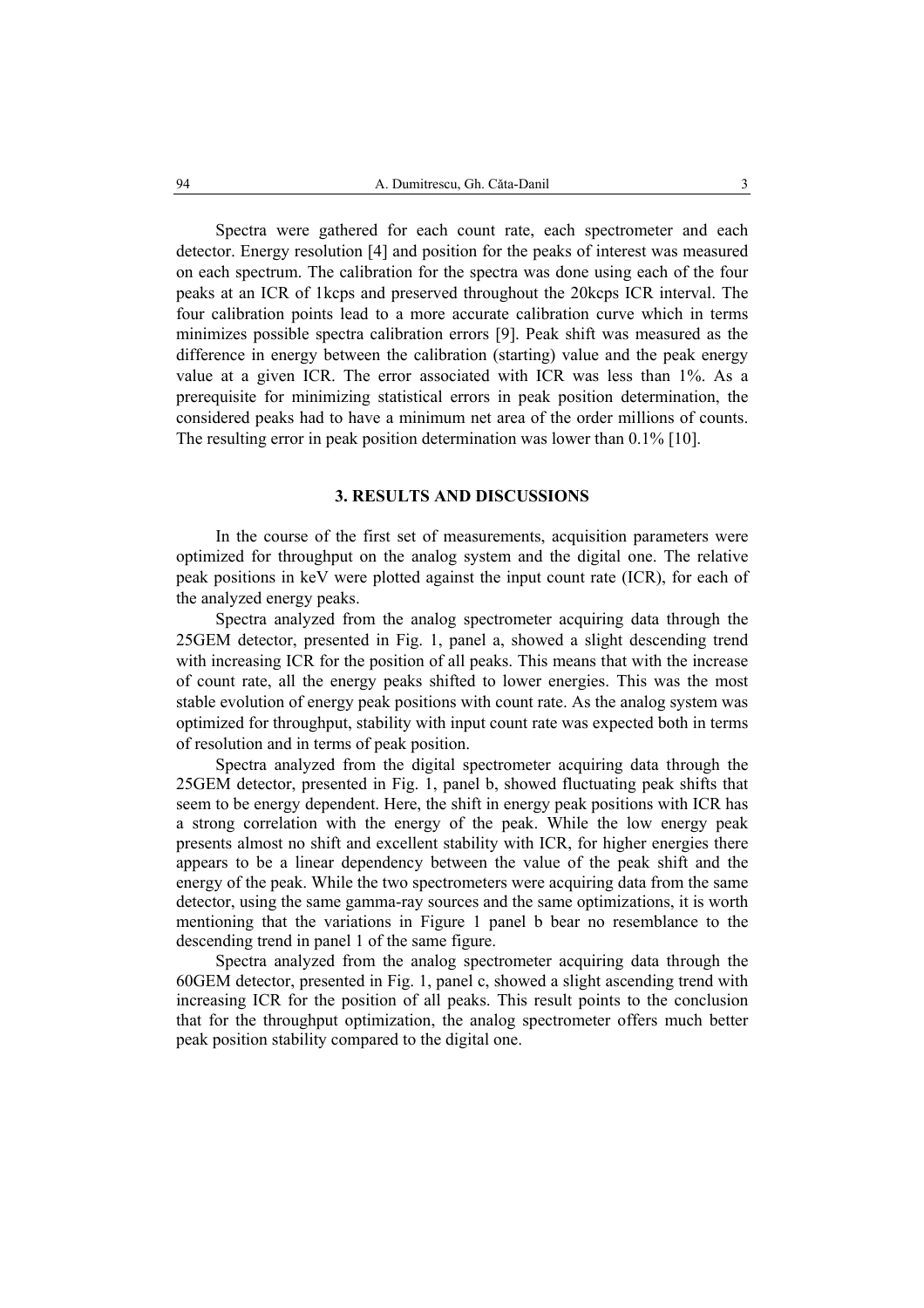

Fig. 1 – Peak shift for the throughput optimization. Panel a - 25GEM, Analog. Panel b -25GEM, Digital. Panel c - 60GEM, Analog. Panel d - 60GEM, Digital. See text for discussion.

Spectra analyzed from the digital spectrometer acquiring data through the 60GEM detector, presented in Fig. 1, panel d, showed fluctuating peak shifts that also seem to be energy dependent. The two graphs showing peak shifts for the digital spectrometer point to an empirical linear relationship between peak energy and peak shift. On the higher efficiency detector, the shifts in energy peak positions with ICR are significantly lower compared to the lower efficiency detector.

In the second set of measurements, acquisition parameters on both the analog system and the digital one were optimized for energy resolution. The peak shift scale was preserved from the previous plots in order to compare the amplitude of the peak position variations.

Spectra analyzed from the analog spectrometer acquiring data through the 25GEM detector, presented in Fig. 2, panel a, showed again a slight descending trend with increasing ICR for the position of all peaks. It can be concluded that using any of the two optimizations, a general characteristic for the analog spectrometer acquiring data through a small efficiency detector is the fact that the energy peaks shift to lower energies with increasing ICR.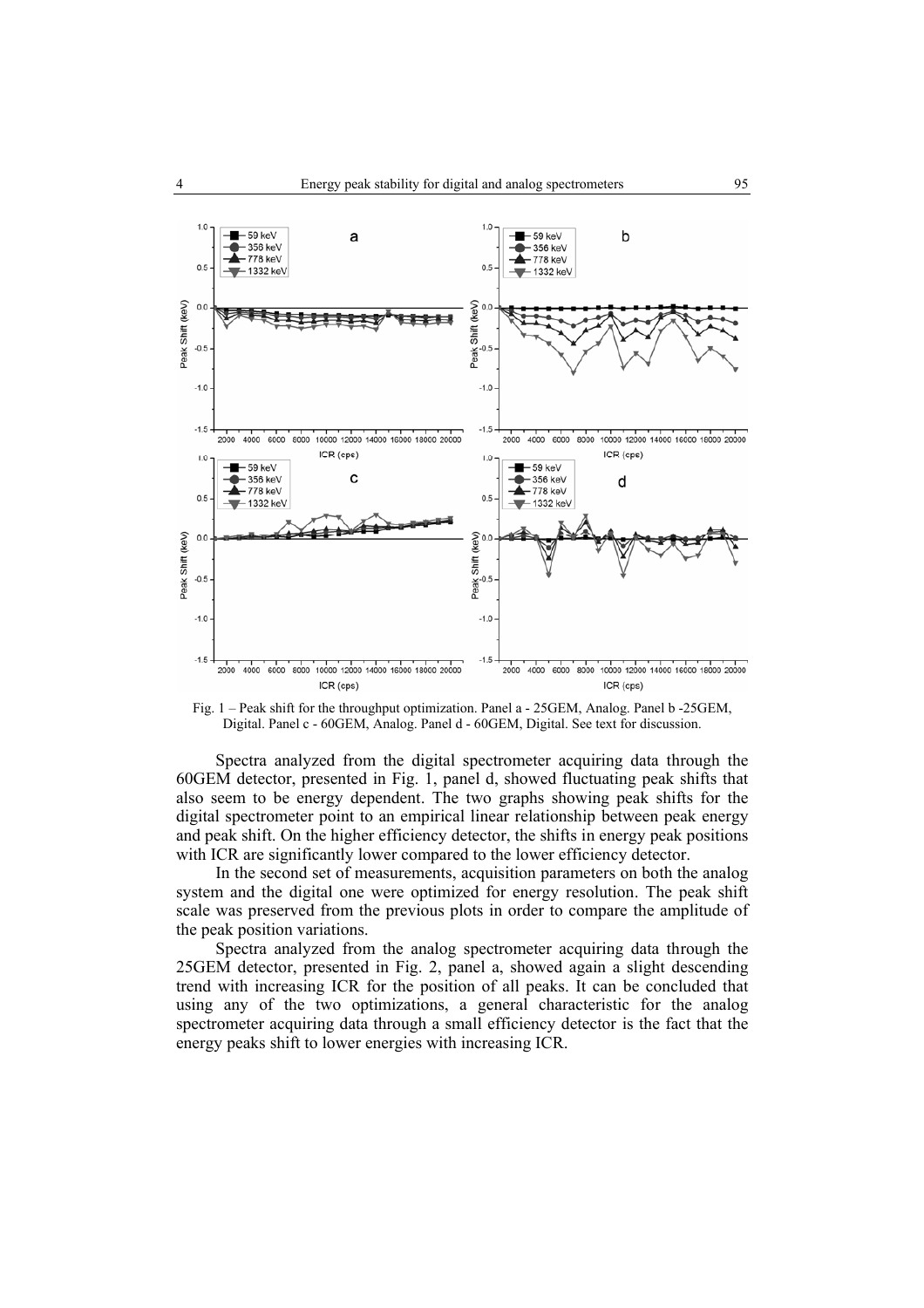

Fig. 2 – Peak shift for the energy resolution optimization. Panel a-25GEM, Analog. Panel b-25GEM, Digital. Panel c-60GEM, Analog. Panel d-60GEM, Digital. See text for discussion.

Spectra analyzed from the digital spectrometer acquiring data through the 25GEM detector, presented in Fig. 2, panel b, showed fluctuating peak shifts that also seem to be energy dependent. Here the peak shifts are larger than for the lower efficiency detector. The two graphs showing peak shifts for the digital spectrometer acquiring data through both detectors point to an empirical relationship between peak energy and peak shift.

Spectra analyzed from the analog spectrometer acquiring data through the 60GEM detector, presented in Fig. 2, panel c, showed a slight ascending trend with increasing ICR for the position of all peaks. It can be concluded that using any of the two optimizations, a general characteristic for the analog spectrometer acquiring data through a medium efficiency detector is the fact that the energy peaks shift to higher energies with increasing ICR. The lower energy shifts presented in this graph also point to the conclusion that for both optimizations, the analog spectrometer offers much better peak position stability compared to the digital one.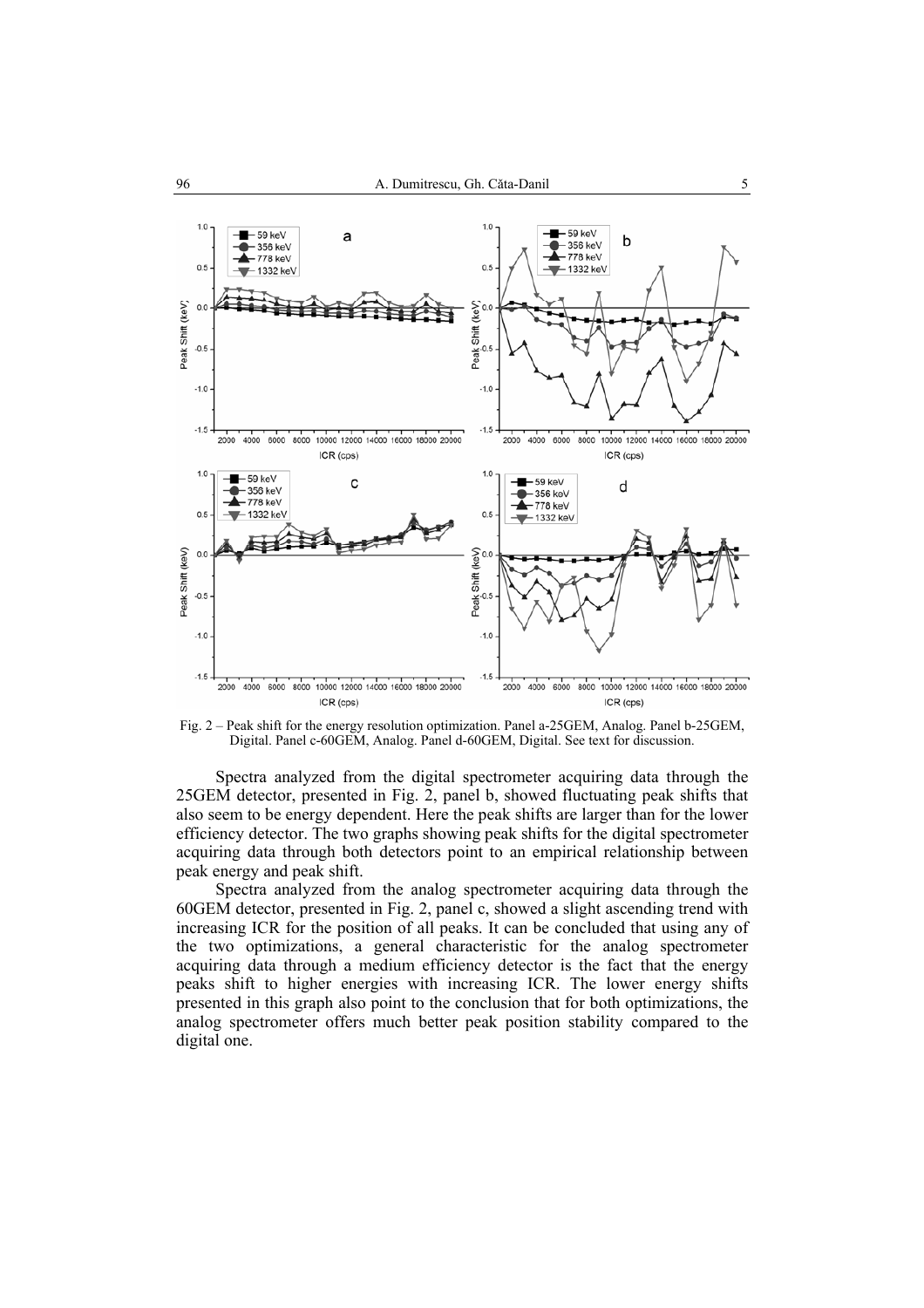Spectra analyzed from the digital spectrometer acquiring data through the 60GEM detector, presented in Fig. 2, panel d, showed fluctuating peak shifts that also seem to be energy dependent. All data acquired through the digital spectrometer points to an empirical linear relationship between peak energy and peak shift for this device. It can also be concluded that for both optimizations, on the higher efficiency detector, the shifts in energy peak positions with ICR are significantly lower compared to the lower efficiency detector.

#### **4. CONCLUSIONS**

An experimental comparative study on ICR's effects on peak shift was done by using an analog and a digital spectrometer, each optimized in turn for energy resolution or throughput and two HPGe detectors of different efficiencies.

Small differences between the two optimizations have been observed in terms of effects on peak shift. Spectra acquired through the analog device presented energy peaks which were more stable in position with ICR compared to the ones acquired through the digital spectrometer. All data acquired through the digital spectrometer points to an empirical relationship between peak energy and peak shift in this case. The energy peaks in the spectra corresponding to the lower efficiency detector shift with ICR to lower energies while the ones corresponding to the higher efficiency detector shift with ICR to higher energies.

Further research will be conducted on the relationship between peak energy and peak shift in the spectra corresponding to the digital spectrometer. This relationship was found in the course of the experiments described in this paper.

*Acknowledgements*. The authors acknowledge the financial support within the project POSDRU, PRODOC, financed through the contract POSDRU/88/1.5/S/61178.

#### **REFERENCES**

- 1. L. Keightley, *Consultation Draft,* Measurement Good Practice Guide No. 34, Issue 2, June 2011, NPL, UK, 31–33.
- 2. R. Grzywacz *Applications of digital pulse processing in nuclear spectroscopy*, Nuclear Instrum. Meth. Phys. Res. B **204**, 2003, 649–659
- 3. A. Dumitrescu, *Comparison of a digital and an analogical gamma spectrometer at low count rates*, U.P.B. Sci. Bull., Series A, Vol. **73**, Iss. 4, 2011, 127–138.
- 4. A. Dumitrescu, Gh. Căta-Danil,*Count rate effects on peak shape and throughput in digital and analog gamma ray spectrometry*, Romanian Reports in Physics, **64**, no. 4, p. 957–967, 2012.
- 5. D. T. Vo, P. A. Russo, T. E. Sampson, *Comparison Between Digital Gamma-Ray Spectrometer (DSPec) and Standard Nuclear Instrumentation Methods (NIM) Systems*, LA-13393-MS, UC-706 and UC-700, Los Alamos National Laboratory, 1998.